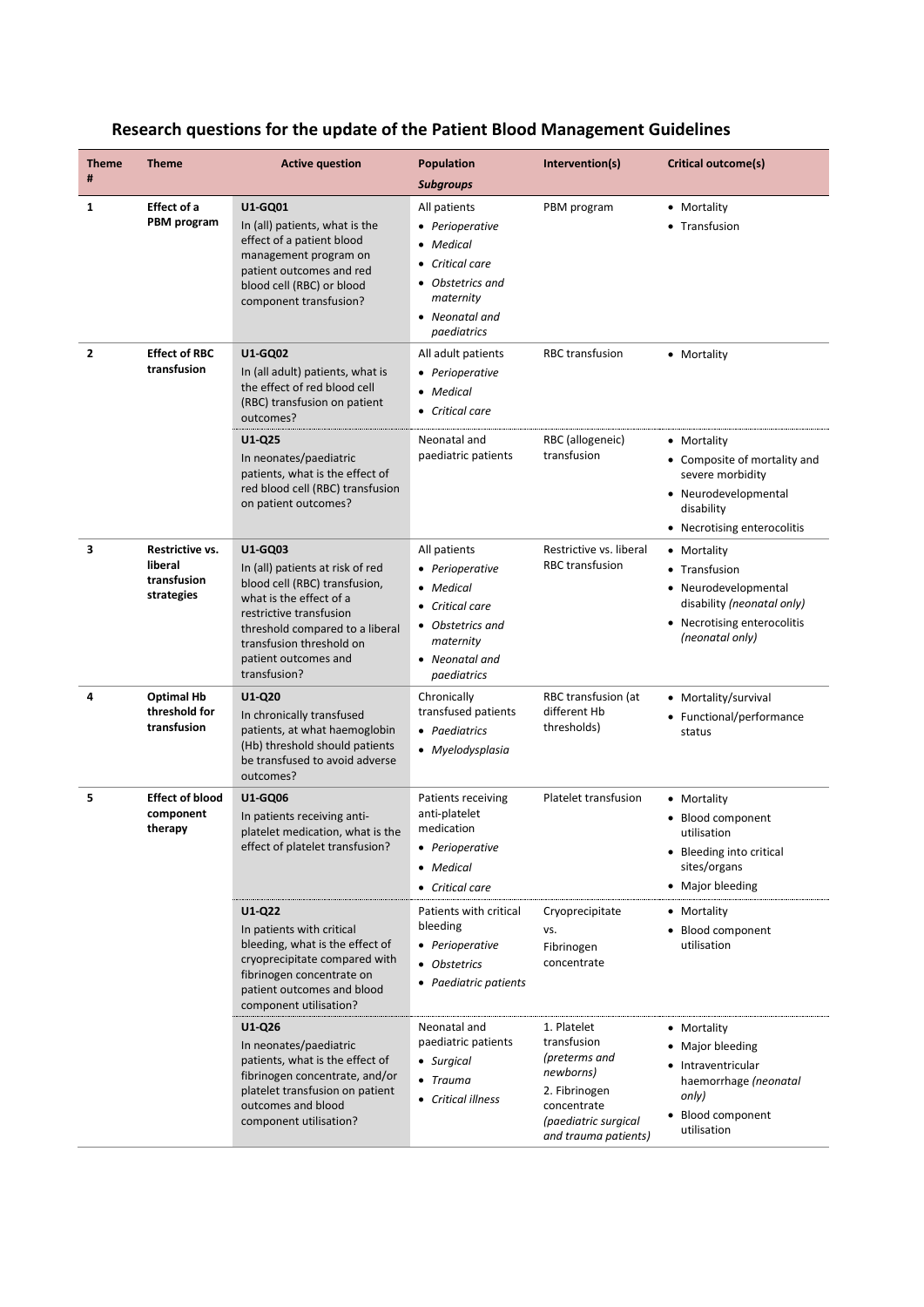| <b>Theme</b><br># | <b>Theme</b>                                                                  | <b>Active question</b>                                                                                                                                                                                                                                      | <b>Population</b>                                                                                                                                                                 | Intervention(s)                                                                                                                                                                                                                                                                                                               | Critical outcome(s)                                                                                                                                                                                                                               |
|-------------------|-------------------------------------------------------------------------------|-------------------------------------------------------------------------------------------------------------------------------------------------------------------------------------------------------------------------------------------------------------|-----------------------------------------------------------------------------------------------------------------------------------------------------------------------------------|-------------------------------------------------------------------------------------------------------------------------------------------------------------------------------------------------------------------------------------------------------------------------------------------------------------------------------|---------------------------------------------------------------------------------------------------------------------------------------------------------------------------------------------------------------------------------------------------|
|                   |                                                                               |                                                                                                                                                                                                                                                             | <b>Subgroups</b>                                                                                                                                                                  |                                                                                                                                                                                                                                                                                                                               |                                                                                                                                                                                                                                                   |
| 6                 | <b>Trigger for</b><br>blood<br>component<br>therapy                           | U1-GQ04<br>In (all) patients, at what<br>platelet count should patients<br>be transfused platelet<br>concentrates to avoid adverse<br>outcomes?                                                                                                             | All patients<br>• Perioperative<br>• Medical<br>• Critical care<br>• Obstetrics and<br>maternity<br>• Neonatal and<br>paediatrics                                                 | Platelet transfusion                                                                                                                                                                                                                                                                                                          | • Mortality<br>• Bleeding in previously non-<br>bleeding patients<br>(including intracranial<br>haemorrhage for neonates)<br>• Bleeding into critical<br>sites/organs<br>· ischaemic/thromboembolic<br>events<br>• Blood component<br>utilisation |
|                   |                                                                               | <b>U1-GQ05</b><br>In (all) patients with acquired<br>abnormalities of haemostasis,<br>what is the effect of blood<br>component therapy on patient<br>outcomes and blood<br>component utilisation?                                                           | Patients with<br>acquired<br>abnormalities of<br>haemostasis<br>• Perioperative<br>• Medical<br>• Critical care<br>• Obstetrics and<br>maternity<br>• Neonatal and<br>paediatrics | 1. Plasma<br>transfusion or<br>prothrombinex (at<br>an INR threshold)<br>2. Cryoprecipitate or<br>fibrinogen<br>concentrate (at a<br>specific fibrinogen<br>level)<br>3. Platelet<br>transfusion (at a<br>specific platelet<br>count) (included in<br>GQ04)<br>4. Blood component<br>therapy based on<br>viscoelastic testing | • Mortality<br>• Major bleeding<br>• Intracranial haemorrhage<br>(neonatal only)<br>• Ischaemic or<br>thromboembolic events<br>• Blood component<br>utilisation                                                                                   |
| $\overline{7}$    | <b>Effect of</b><br>cessation of<br>medications<br>that affect<br>haemostasis | U1-Q17<br>In patients undergoing invasive<br>procedures, what effect does<br>the cessation and timing of<br>cessation of medications that<br>affect haemostasis, have on<br>patient outcomes and red<br>blood cell (RBC) or blood<br>component transfusion? | 1. Surgical patients<br>2. Patients<br>undergoing invasive<br>procedures                                                                                                          | Anti-coagulants and<br>anti-platelet therapy,<br>including aspirin,<br>clopidogrel, direct-<br>acting anti-<br>coagulants, warfarin                                                                                                                                                                                           | • Mortality<br>• Transfusion<br>• Procedure-related bleeding<br>• Reoperation for bleeding<br>• Ischaemic or<br>thromboembolic events                                                                                                             |
| 8                 | <b>Effect of non-</b><br>transfusion<br>interventions                         | U1-Q16<br>In surgical patients, what is the<br>effect of perioperative iron<br>therapy on patient outcomes<br>and red blood cell (RBC)<br>transfusion?                                                                                                      | Surgical patients<br>• Preoperative<br>• Intraoperative<br>• Postoperative                                                                                                        | Iron therapy (oral<br>and/or parenteral)                                                                                                                                                                                                                                                                                      | • Mortality<br>• RBC transfusion                                                                                                                                                                                                                  |
|                   |                                                                               | $U1-Q19$<br>In medical patients, what is the<br>effect of non-transfusion<br>interventions on patient<br>outcomes and red blood cell<br>(RBC) transfusion?                                                                                                  | <b>Medical patients</b><br>• Haematology<br>oncology<br>• Renal<br>• Congestive heart<br>failure                                                                                  | 1. ESAs<br>2. Iron therapy (oral<br>or parenteral IV or<br>IM)<br>3. Combination of<br>these                                                                                                                                                                                                                                  | • Mortality<br>• RBC transfusion<br>• Ischaemic or<br>thromboembolic events                                                                                                                                                                       |
|                   |                                                                               | U1-Q21<br>In critically ill patients, what is<br>the effect of non-transfusion<br>interventions on patient<br>outcomes and red blood cell<br>(RBC) transfusion?                                                                                             | Critically ill patients                                                                                                                                                           | 1. Iron therapy<br>(parenteral IV)<br>2. ESAs<br>3. Combination of<br>these                                                                                                                                                                                                                                                   | • Mortality<br>• RBC transfusion<br>• Ischaemic or<br>thromboembolic events                                                                                                                                                                       |
|                   |                                                                               | $U1-Q23$<br>In maternity patients, what is<br>the effect of iron therapy on<br>patient outcomes and red<br>blood cell (RBC) transfusion?                                                                                                                    | Obstetrics and<br>maternity patients                                                                                                                                              | Iron therapy (oral<br>and/or parenteral IV)                                                                                                                                                                                                                                                                                   | • Mortality (maternal)<br>• Transfusion<br>• Measures of fetal outcome                                                                                                                                                                            |